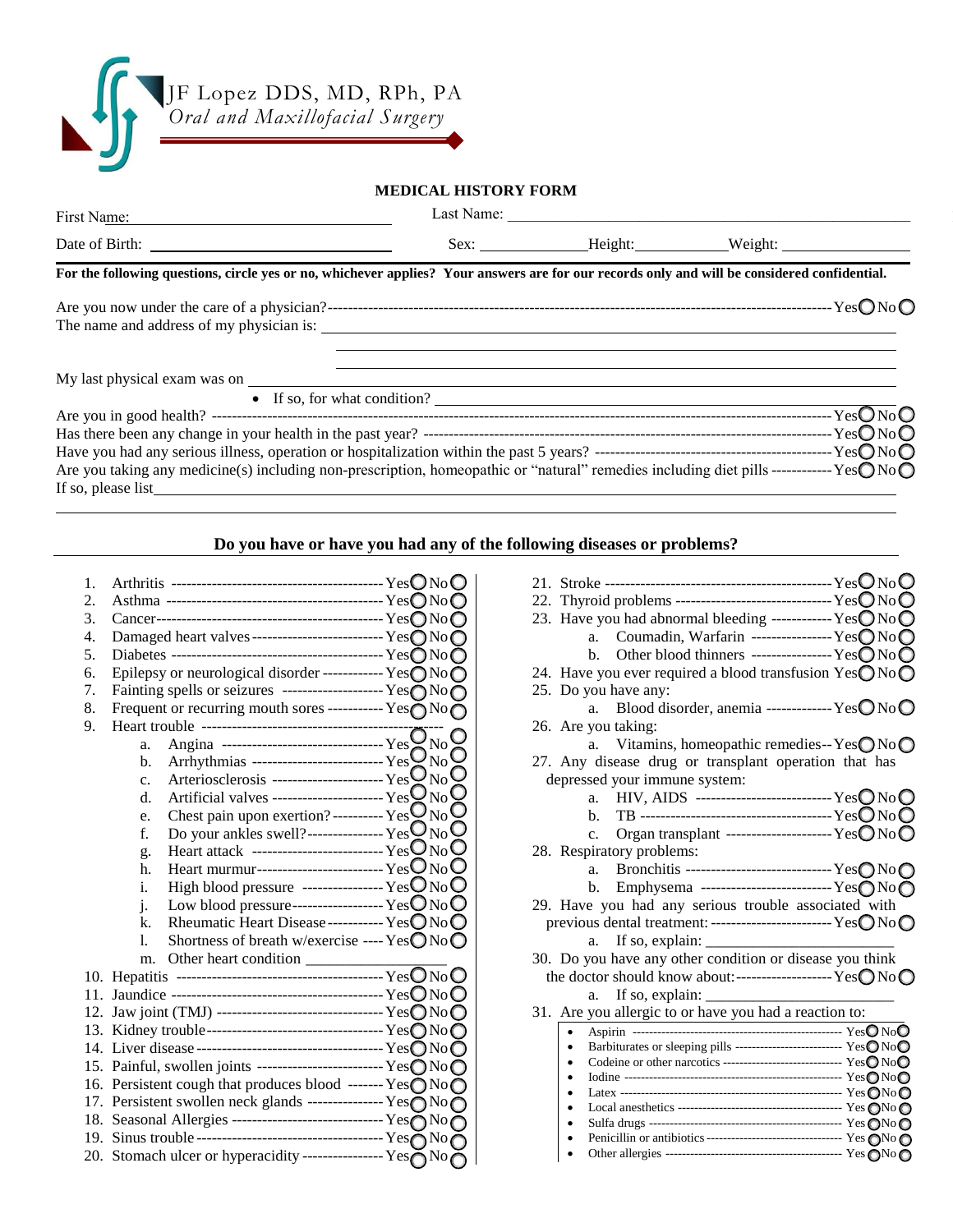## **Women (only)**

|                                     | Yes⊙No∪ |
|-------------------------------------|---------|
|                                     | YesONoO |
| Are you nursing?                    | YesONoO |
| Are you taking birth control pills? | YesONo  |

*\*\*PLEASE BE ADVISED THAT WHEN TAKING MOST ANTIBIOTICS THEY WILL AFFECT BIRTH CONTROL MEDICATION BY* 

*MAKING IT INEFFECTIVE RESULTING IN PREGNANCY UNLESS OTHER PREVENTATIVE METHODS ARE TAKEN\*\** 

### **Chief Dental Complaint:**

I certify that I have read and understand the above. I acknowledge that my questions, if any, about the inquiries set forth above have been answered to my satisfaction. I will not hold my dentist, or any member of the staff responsible for any errors or omissions that I may have made in the completion of this form.

Date: Patient's Signature: Patient's Signature:

## **FOR COMPLETION BY THE DOCTOR**

Comments on patient interview concerning medical history:

Significant findings from questionnaire or oral interview:

Dental management considerations:

Date: <u>Doctor's Signature:</u> **Medical History Update**: Date Comments Commetes Signature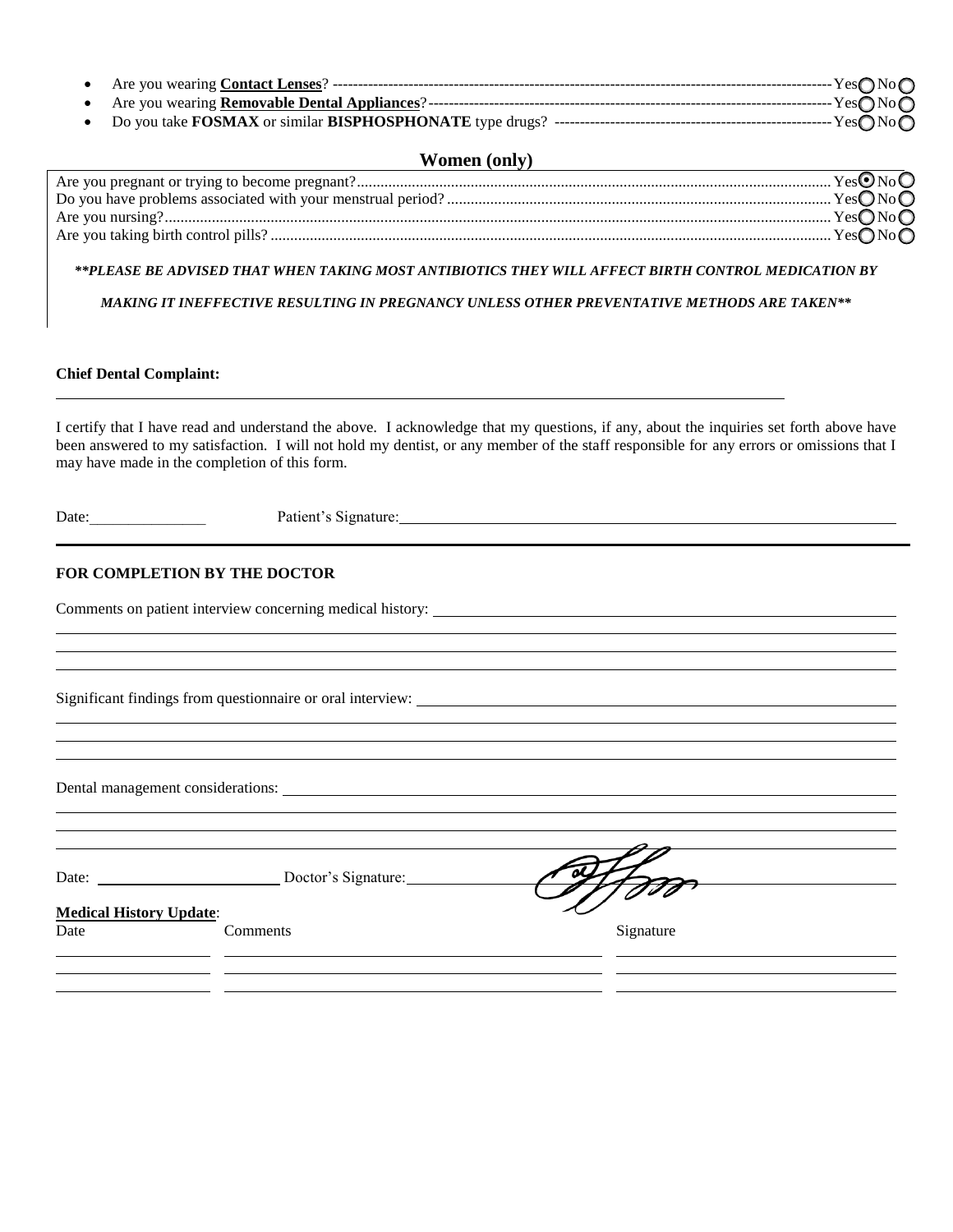

**PATIENT INFORMATION** 

| DATE: $SEX:\overline{OM}/F\overline{O}$                                           |                                    |       |                    | $\bigcirc$ single  |                 | O MARRIED        |
|-----------------------------------------------------------------------------------|------------------------------------|-------|--------------------|--------------------|-----------------|------------------|
| <b>PATIENT NAME:</b>                                                              |                                    |       |                    |                    | AGE:            |                  |
| DOB:                                                                              | <b>SOC.SEC#</b> REFERRING DENTIST: |       |                    |                    |                 |                  |
| ADDRESS: CITY: STATE: STATE:                                                      |                                    |       |                    |                    | $\mathbf{ZIP:}$ |                  |
| <b>HOME PHONE:</b>                                                                | <b>WORK PHONE:</b> EXT:            |       |                    | <b>CELL PHONE;</b> |                 |                  |
| FAX: E-MAIL: BRIVERS LIC:                                                         |                                    |       |                    |                    |                 |                  |
| <b>EMPLOYER:</b>                                                                  |                                    |       | <b>OCCUPATION:</b> |                    |                 | # YEAR'S:        |
| IF PATIENT IS A MINOR, GIVE PARENTS OR GUARDIAN NAME<br>POLICY HOLDER INFORMATION |                                    |       |                    |                    |                 |                  |
| DATE: $SEX:OM/FO$                                                                 |                                    |       |                    | $\bigcirc$ single  |                 | <b>O</b> MARRIED |
| NAME:                                                                             |                                    |       |                    |                    |                 | DOB: AGE:        |
| SOC. SEC# HOME PHONE: WORK PHONE:                                                 |                                    |       |                    |                    | EXT:            |                  |
| CELL PHONE; FAX: E-MAIL:                                                          |                                    |       |                    |                    |                 |                  |
| ADDRESS: CITY:                                                                    |                                    |       | <b>STATE:</b>      |                    |                 | ZIP:             |
| EMPLOYER: #YEAR'S:                                                                |                                    |       |                    |                    |                 |                  |
| MEDICAL / DENTAL INSURANCE INFORMATION<br><b>MEDICAL CARRIER:</b>                 | $ID \#$                            |       |                    | $GROUP \#$         |                 |                  |
| <b>MAILING ADDRESS:</b>                                                           |                                    |       | CITY:              | STATE:             | $\mathbf{ZIP:}$ |                  |
| <b>CARRIER PHONE#</b>                                                             |                                    |       |                    |                    |                 |                  |
| <b>DENTAL CARRIER:</b>                                                            |                                    | ID #: |                    |                    | <b>GROUP#</b>   |                  |
| <b>MAILING ADDRESS:</b>                                                           |                                    | CITY: |                    | <b>STATE:</b>      | ZIP:            |                  |
| <b>CARRIER PHONE#</b>                                                             |                                    |       |                    |                    |                 |                  |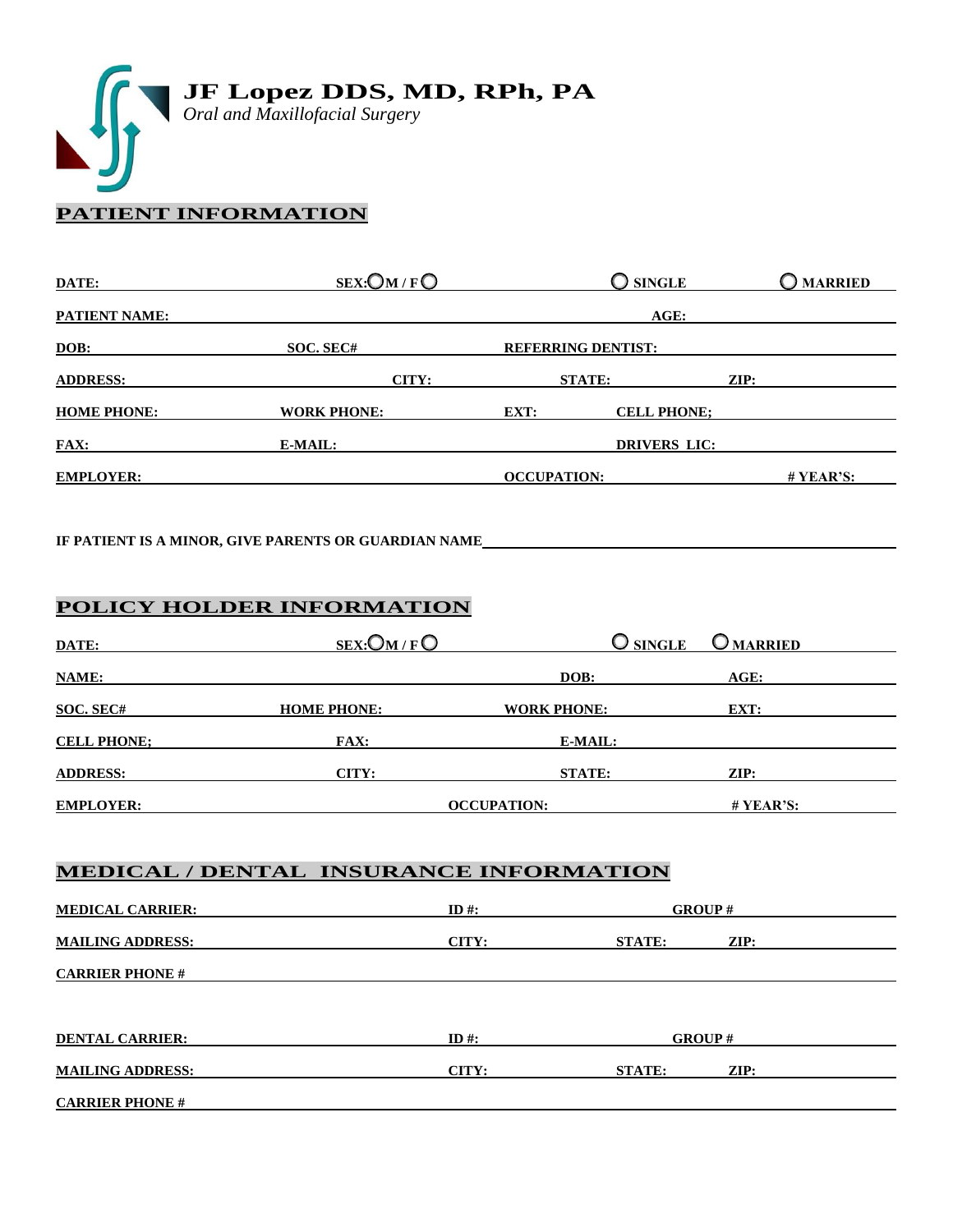## **SPOUSE'S INFORMATION**

| <b>NAME:</b>       | DOB:  |                    | ∽<br>SEX: M/F |
|--------------------|-------|--------------------|---------------|
| <b>WORK PHONE:</b> | EA L' | <b>CELL PHONE:</b> |               |

## **EMERGENCY INFORMATION**

#### **NAME OF NEAREST RELATIVE NOT LIVING WITH YOU:**

#### **COMPLETE ADDRESS:**

#### **PHONE #:**

#### **SIGNATURE (PARENT'S SIGNATURE IF MINOR):**

#### **UPDATES (DATE & INITIAL):**

**We make every effort to keep down the cost of your oral surgical care. You can help by paying upon completion of each visit. Other arrangements can be made with our office manager depending upon special circumstances. An estimate of the charge for any procedure or surgery you may require will be given to you upon request. If you have any dental and/or medical insurance we will be glad to fill out the proper forms, but please complete the identifying information on this form.** 

**Please remember that insurance is considered a method of reimbursing the patient for fees paid to the doctor and is not a substitute for payment. Some companies pay fixed allowances for certain procedures and others pay a percentage of the charge. It is your responsibility to pay any deductible amount, coinsurance or any other balance not paid for by your insurance company.** 

**This signature on file is my authorization for the release of information necessary to process my claim. I hereby authorize payment to this dentist named on the benefits otherwise payable to me.** 

 **Signature**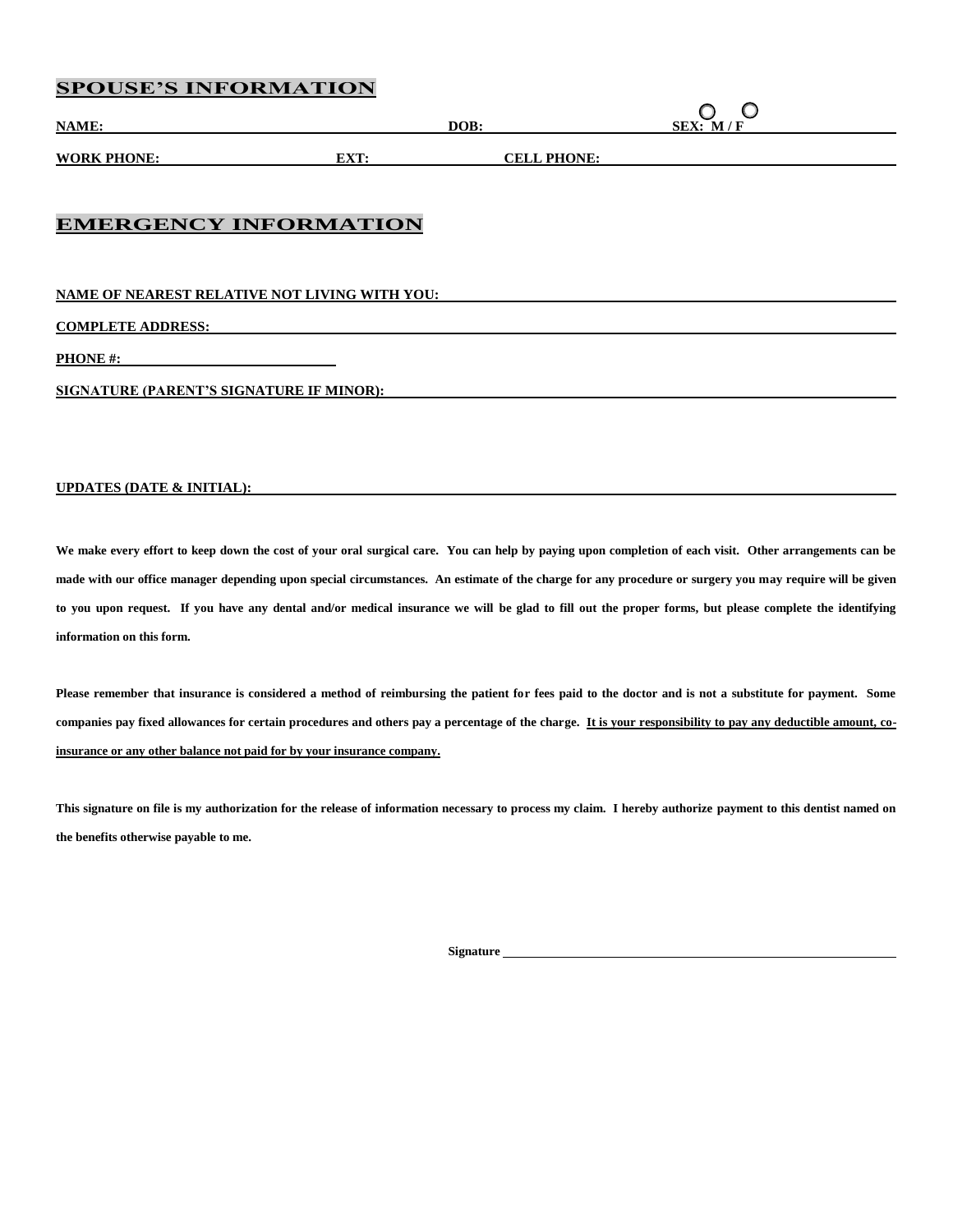| JF Lopez DDS MD RPh PA |
|------------------------|
| 1770 St. James PL      |
| #512                   |
| Houston                |
| Texas, 77056           |
|                        |

 $\cdot$ 

## THIS NOTICE DESCRIBES HOW HEALTH AND MEDICAL INFORMATION ABOUT YOU MAY BE USED AND DISCLOSED AND HOW YOU CAN GET ACCESS TO THIS INFORMATION. PLEASE REVIEW IT CAREFULLY. THE PRIVACY OF YOUR HEALTH AND MEDICAL INFORMATION IS IMPORTANT TO US.

### **OUR RESPONSIBILITIES**

We at JF Lopez DDS MD RPh PA understand that medical information about you and your health is personal. Applicable federal and state law requires us to maintain the privacy of your health information. We are also required to give you this Notice about our privacy practices, our legal duties, and your rights concerning your health information. We must follow the privacy practices that are described in this Notice while it is in effect This Notice takes effect 10/04/2016, and will remain in effect until we replace it. We will let you know promptly if a breach occurs that may have compromised the privacy or security of your information. We reserve the right to change our privacy practices and the terms of this Notice at any time, provided such changes are permitted by applicable law. We reserve the right to make the changes in our privacy practices and the new terms of our Notice effective for all health information that we maintain, including health information we created or received before we made the changes. Before we make a significant change in our privacy practices, we will change this Notice and make the new Notice available upon request. You may request a copy of our Notice at any time. For more information about our privacy practices, or for additional copies of this Notice, please contact us using the information listed at the end of this Notice.

### USES AND DISCLOSURES OF HEALTH INFORMATION

We may use and disclose health information about you for treatment, payment, and healthcare operations. For example:

To Treat You: We can use or disclose your health information to a physician or other healthcare provider providing treatment to you.

Billing and Payment For Services: We can use and disclose your health information to obtain payment for services we provide to you.

Healthcare Operations: We can use and disclose your health information in connection with our healthcare operations which include quality assessment and improvement activities, reviewing the competence or qualifications of healthcare professionals, evaluating practitioner and provider performance, conducting training programs, accreditation, certification, licensing or credentialing activities.

Your Authorization: In addition to our use of your health information for treatment, payment or healthcare operations, you may give us written authorization to use your health information or to disclose it to anyone for any purpose. If you give us an authorization, you may revoke it in writing at any time; your revocation will not affect any use or disclosures permitted by your authorization while it was in effect. Unless you give us a written authorization, we cannot use or disclose your health information for any reason except those described in this Notice.

To Your Family and Friends: We must disclose your health information to you as described in the Patient Rights section of this Notice We may disclose your health information to a family member, friend or another person to the extent necessary to help with your healthcare or with payment for your healthcare, but only if you agree that we may do so.

Persons Involved In Care: We may use or disclose health information to notify, or assist in the notification of (including identifying or locating) a family member, your personal representative or another person responsible for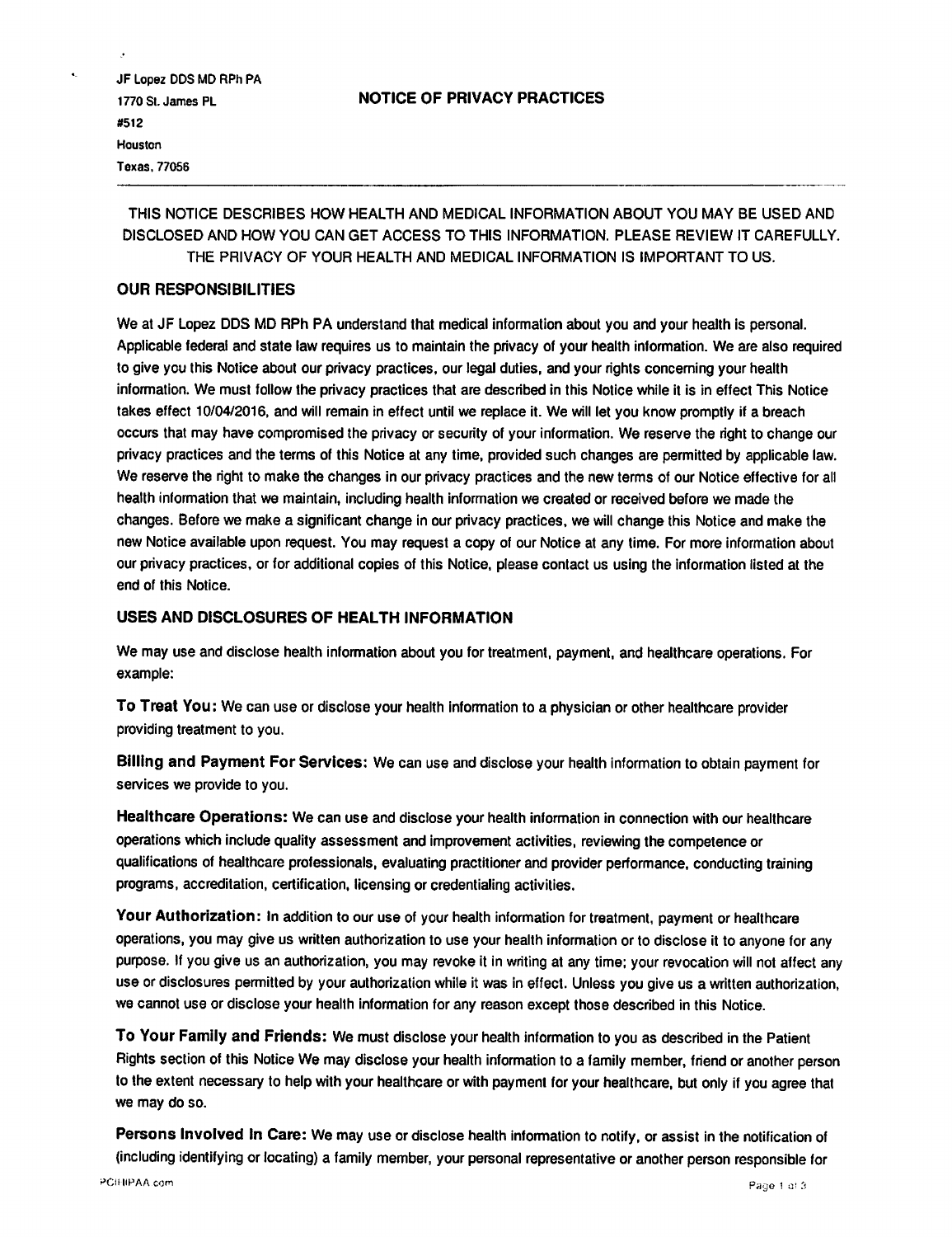your care, of your location, your general condition, or death. If you are present, then prior to use or disclosure of your health information, we will provide you with an opportunity to object to such uses or disclosures. In the event of your incapacity or emergency circumstances, we will disclose health information based on a determination using our professional judgment disclosing only health information that is directly relevant to the person's involvement in your healthcare. We will also use our professional judgment and our experience with common practice to make reasonable inferences of your best interest in allowing a person to pick up filled prescriptions, medical supplies, Xrays, or other similar forms of health information.

Marketing Health-Related Services: We will not use your health information for marketing purposes without your written permission.

Required by Law: We may use or disclose your health information when we are required to do so by state or federal law, including with the Department of Health and Human Services if it wants to see that we are complying with federal privacy law.

Abuse or Neglect: We may disclose your health information to appropriate authorities if we reasonably believe that you are a possible victim of abuse, neglect, or domestic violence or the possible victim of other crimes. We may disclose your health information to the extent necessary to avert a serious threat to your health or safety or the health or safety of others.

National Security: We may disclose to military authorities the health information of Armed Forces personnel under certain circumstances. We may disclose to authorized federal officials health information required for lawful intelligence, counterintelligence, and other national security activities. We may disclose to correctional institution or law enforcement official having lawful custody of protected health information of inmate or patient under certain circumstances.

Respond to organ and tissue donation requests: We can share health information about you with organ procurement organizations.

Work with a medical examiner or funeral director: We can share health information with a coroner, medical examiner, or funeral director when an individual dies.

Address workers' compensation, law enforcement, and other government requests: We can use or share health information about you:

- For workers' compensation claims
- For law enforcement purposes or with a law enforcement official
- With health oversight agencies for activities authorized by law
- For special government functions such as military, national security, and presidential protective services

Respond to lawsuits and legal actions: We can share health information about you in response to a court or administrative order, or in response to a subpoena.

Appointment Reminders: We may use or disclose your health information to provide you with appointment reminders (such as voicemail messages, postcards, text messages or letters).

### **PATIENT RIGHTS**

Access: You have the right to look at or get copies of your health information, with limited exceptions. You may request that we provide copies in a format other than photocopies. We will use the format you request unless we cannot practicably do so. (You must make a request in writing to obtain access to your health information. You may obtain a form to request access by using the contact information listed at the end of this Notice. We will charge you a reasonable cost-based fee for expenses such as copies, mailing, and staff time. You may also request access by sending us a letter to the address at the end of this Notice. If you request an alternative format, we will charge a cost-based fee for providing your health information in that format. If you prefer, we will prepare a summary or an explanation of your health information for a fee. Contact us using the information listed at the end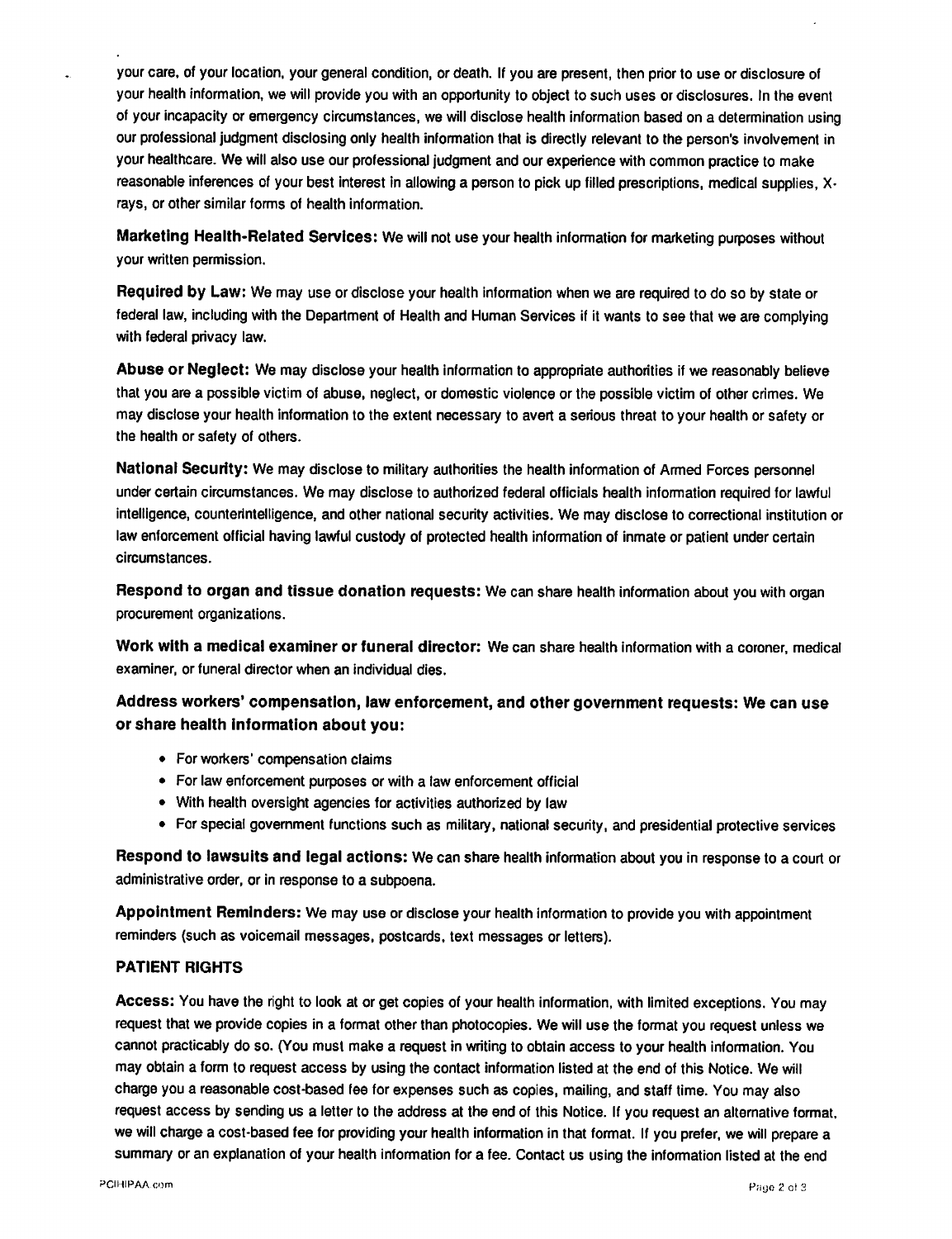of this Notice for a full explanation of our fee structure.)

Disclosure Accounting: You have the right to receive a list of instances in which we or our business associates disclosed your health information for purposes, other than treatment, payment, healthcare operations and certain other activities, for the last 6 years, but not before April 14, 2003. If you request this accounting more than once in a 12-month period, we may charge you a reasonable, cost-based fee for responding to these additional requests.

Restriction: You have the right to request that we place additional restrictions on our use or disclosure of your health information. We are not required to agree to these additional restrictions, but if we do, we will abide by our agreement (except in an emergency).

Alternative Communication: You have the right to request that we communicate with you about your health information by alternative means or at alternative locations. (You must make your request in writing.) Your request must specify the alternative means or location, and provide satisfactory explanation how payments will be handled under the alternative means or location you request.

Amendment: You have the right to request that we amend your health information. (Your request must be in writing, and it must explain why the information should be amended.) We may deny your request under certain circumstances.

Electronic Notice: If you receive this Notice on our Web site or by electronic mail (e-mail), you are entitled to receive this Notice in written form.

### **QUESTIONS AND COMPLAINTS**

If you want more information about our privacy practices or have questions or concerns, please contact us.

If you are concerned that we may have violated your privacy rights, or you disagree with a decision we made about access to your health information or in response to a request you made to amend or restrict the use or disclosure of your health information or to have us communicate with you by alternative means or at alternative locations, you may complain to us using the contact information listed at the end of this Notice. You also may submit a written complaint to the U.S. Department of Health and Human Services by sending a letter to 200 Independence Avenue. S.W., Washington, D.C. 20201, calling 1-877-696-6775, or visiting www.hhs.gov/ocr/privacy/hipaa/complaints/.

We support your right to the privacy of your health information. We will not retaliate in any way if you choose to file a complaint with us or with the U.S. Department of Health and Human Services.

| Privacy Officer: Diana Lopez |                        |
|------------------------------|------------------------|
| Telephone:                   | 7136228607             |
| E-mail:                      | manager@jflopezoms.com |
| Address:                     | 1770 St. James PL      |
|                              | #512                   |
| Zip Code:                    | 77056                  |
| State:                       | Texas                  |
| City:                        | Houston                |